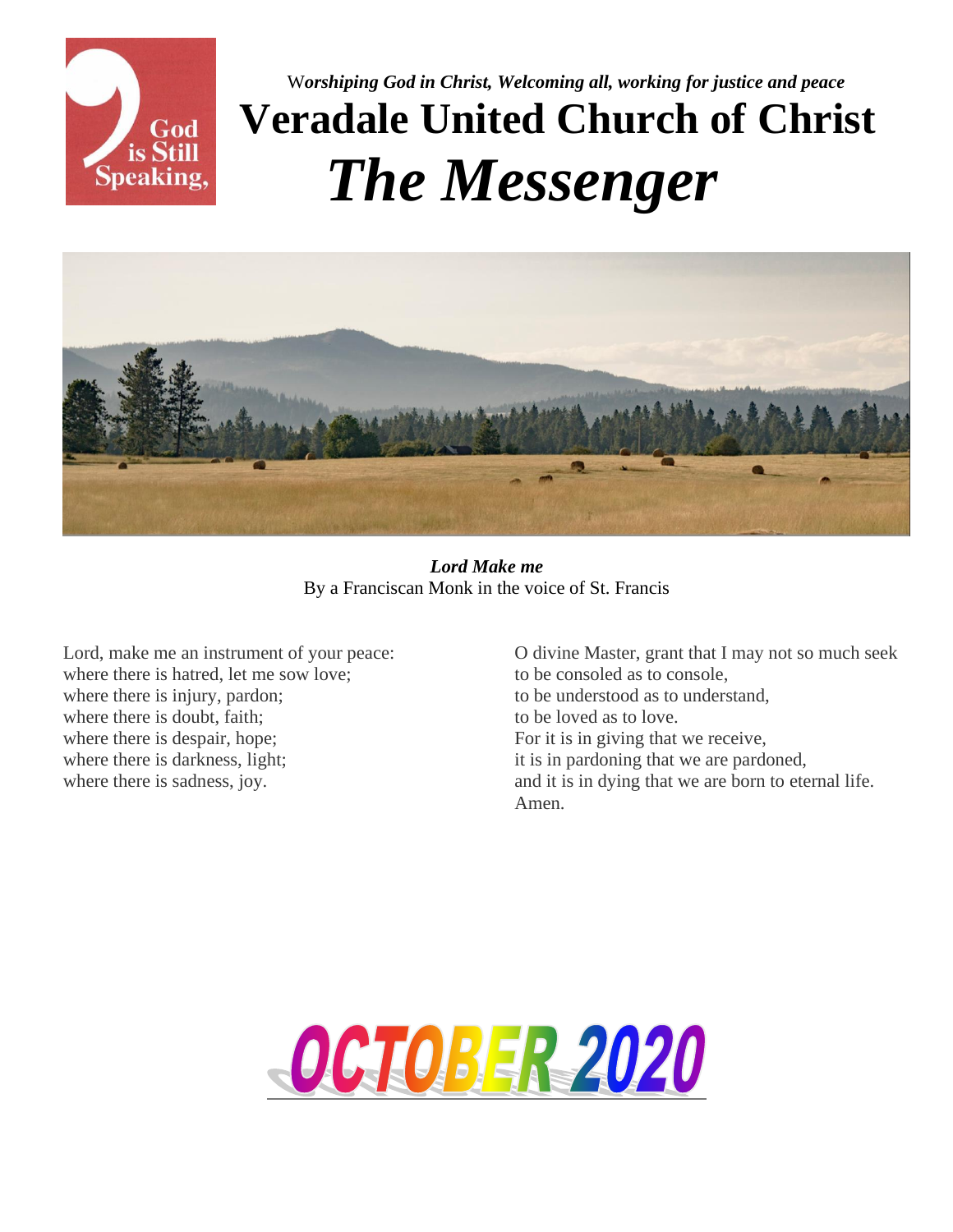### **Thoughts from the Pastor**

Every year on the first Sunday in October, we celebrate World Communion and St. Francis. Brother Francis felt deeply the connection between the Divine, all people, and all of creation. For him, communion is a promise we make with God to be like Jesus in the world. In his spiritual practice of living as Jesus, Francis' determined advocacy for the poor caused leaders in his town to walk away when they saw him. In his respect for all of creation, people dismissed him as crazy. For Francis, we are one.

In our oneness, Francis felt deeply the hurting in our world. Today, we hurt deeply from many pandemics. The losses of health, work, friendships, and community gatherings need us to pause in prayer and silence.

During October, our church will be the gathering place for people to "Grieve Together." The Faith Leaders and Leaders of Conscience of Eastern Washington and North Idaho (FLLC) in partnership with The Mourning Project will offer a way for us to not grow numb to the overwhelming losses of our time. The goal is to provide opportunities for mourning the more than 205,000 US citizens who have died to Covid-19 as well as "all the other losses of the unconstrained pandemic: unsafe schools, unsafe workplaces, unemployment. By gathering, we reclaim our unity and our commitment to peaceful elections, and defuse the rising risk of violence."

The hope is for us to begin repairing the breaches within our neighborhoods and families. We will tie purple ribbons on our trees to symbolize our hope to unify red and blue. We can blend our differences into a unity when we respect verifiable facts and choose "do to others that which we would want for ourselves."

Please, join the vigils and invite friends and family. These will be at the Faith Leaders and Leaders of Conscience Facebook page, in our church parking lot (89.3FM), and on the front lawn (with masks and distancing) of our church on Tuesdays, October 6, 13, 20, and 27 from 6-6:30pm. Tie purple ribbons on the trees and bushes with messages about your grief.

Everyone is invited to bring their own flameless candle (cell phone), purple ribbons, and messages.

Lord, make us an instrument of your peace. Amen

With deepest gratitude, Pastor Gen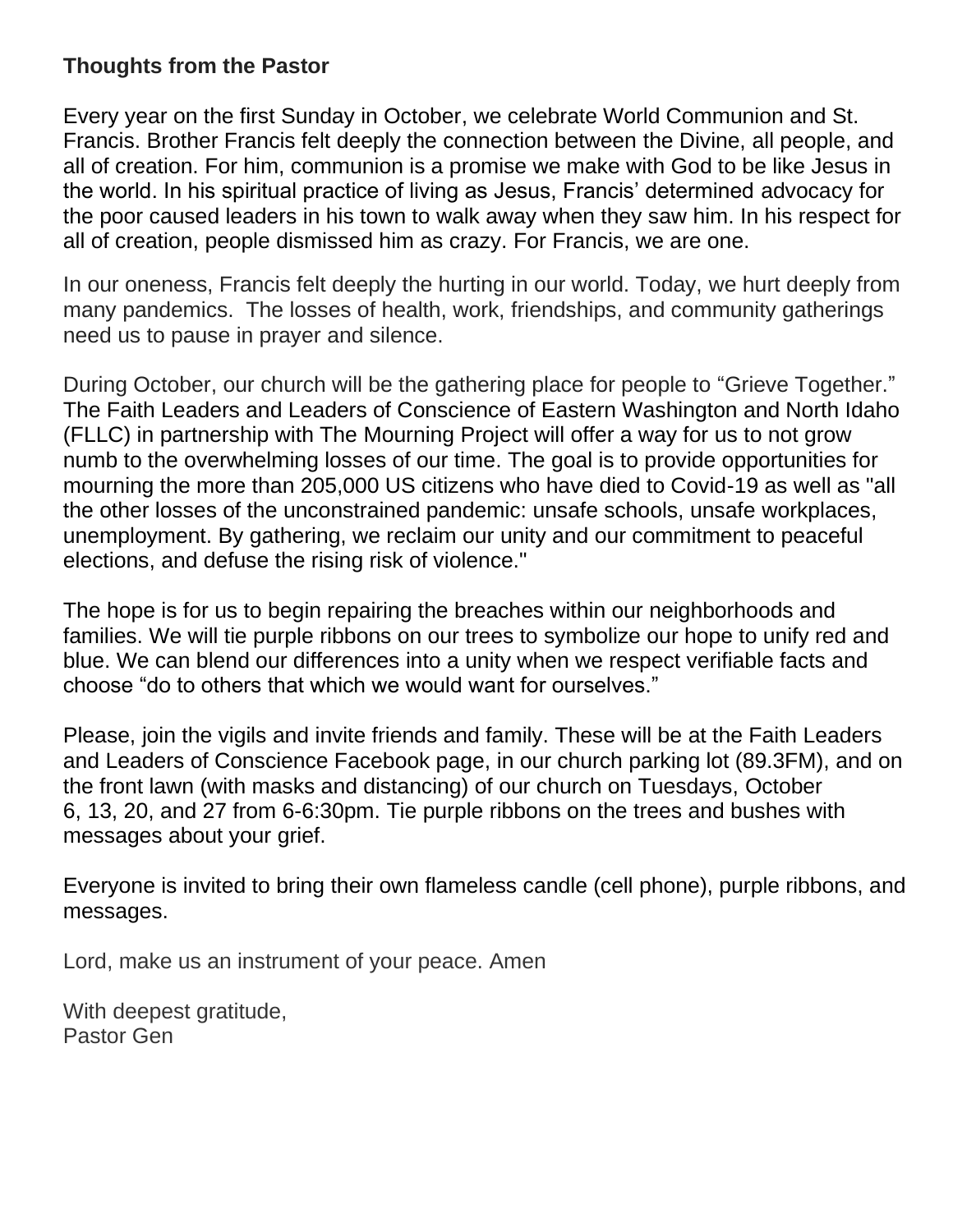### **'REMINDER' CALL PASTOR GEN IF ATTENDING WORSHIP IN PERSON**

Please be sure to call Pastor Gen each time you plan to attend Sunday Worship service in person. Worship will also be seen and heard on Facebook (Zoom) and Radio Station 89.3FM (from our parking lot) at the same time as in person. COVID precautions are being followed and in place at the church for in person attendees.

Pastor Gen: 1-408-593-9556 – Cell or 509-919-3768 - Home

### **'Messages of Gratitude'**

Would you like to make an "offering" of the heart about why you give of your time, talent, and/or treasure to this little church? Each week, we will take a moment to share our gratitude. Let Pastor Gen know that you have thoughts on any of the following or you could simply answer "I give to this church because…"

Possible themes you could focus on:

**Sunday, October 4,** Gratitude

**Sunday, October 11, The Giving of God (who can out give God?)** 

**Sunday, October 18**, Giving a Gift with no strings attached

**Sunday, October 25,** The Surprises of Giving

### **GENEROSITY SUNDAY Will be on November 8, 10:30am**

Through the next several weeks, we will join in "Living Generously" as we determine our support for the ministry and mission of Veradale United Church of Christ. This way of living will be celebrated on Generosity Sunday, November 8, 2020 at our 10:30 am worship service.

We practice the way of Jesus in this small and mighty church! We share a partnership with God and one another through our prayers, worship, study, and actions. So, in these days ahead, please, consider what it means for us to be "Living Generously."

Thank you for being part of this community dedicated to living the way of Jesus.

With deepest gratitude, Pastor Gen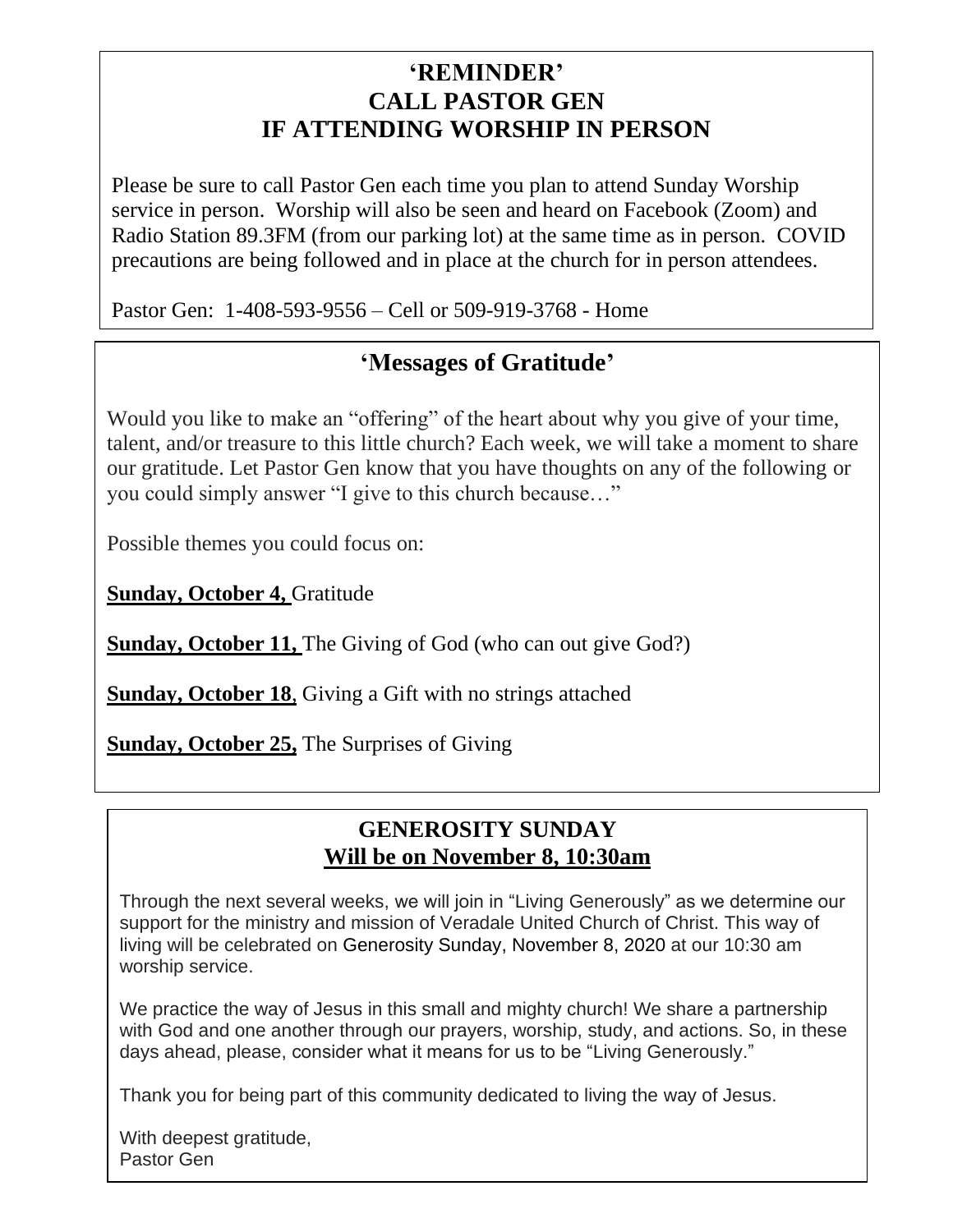# **HOPE HOUSE 'WISH LIST'**

**(Every donation gives a woman hope!) (Our giving at least thru October 2020** *Please hold your VUCC donations at home or contact Hope House (535-3155) to see if they are excepting donations at this time. We will resume our VUCC Collections once we are meeting again at the church.*



Socks Soap Underwear Cough Drops Sugar Razors Creamer Hair Ties Peanut Butter Coffee Tampons Toilet Paper Blankets Milk **Bus Passes** Butter Shampoo Breakfast Cereal Conditioner Ladies Clothing Dog Food & Biscuits Bras

#### **VOLUNTEERS NEEDED TO HELP WITH 'WORSHIP IN PERSON' COVID-19 REQUIREMENTS**

On June 28<sup>th</sup> we opened Worship Services 'in person' in the Sanctuary following COVID-19 safety and sanitation requirements.

Due to these requirements in keeping everyone safe and well the Worship Team is looking for a person to volunteer for one Sunday a month (5 Sundays means we would like to have 5 volunteers). **We still need 2 volunteers**. Contact Wayne Shull. Supplies will be available.

#### **Here is what to expect on Sundays at 'in person' Worship Services:**

- 1. Enter through front door (church wings will both be closed.
- 2. Only the one bathroom by the front doors will be used.
- 3. Temperature and names will be taken at the door.
- 4. Masks are required (we will have masks for forgetful folk).
- 5. Chairs will be set at 6' apart. Please, do not move chairs. **Those in same household family may sit together.**

6. No Bibles, Hymnals, Pens, Pencils, or Coloring Table items available during worship services. Please bring your own Bible.

Please, let Pastor Gen know if you are coming in person so that she can be certain we have enough chairs set out. Thank you, Gen.



### **SPOKANE VALLEY FOOD BANK DONATIONS (Our giving at least thru October 2020**

*Please hold your VUCC donations at home or contact SVP at 927-1153 to see if they are excepting donations at this time. We will resume our VUCC Collections once we are meeting again at the church.*

You may drop off items 8am-4pm (M-F) at 10814 E. Broadway or Mail money to SVP, PO Box 141360, Spokane Valley, WA. 99214.

Please, contact SVP directly to arrange dropping off food. SVP: **927-1153**

# *The commodity for the month of June is Chili/Pork & Beans* **OCTOBER COUNCIL**

### Our **Council Meeting will be through on October 19th at 7:00**

**p.m.** Watch your email or announcements for any additional details. Email or call the office 926- 7173 if you wish to contribute any information, concerns, ideas, etc. to the council. Wayne Shull, Moderator.

### **ST. FRANCIS AND WORLD COMMUNION SUNDAY**

We will celebrate **St. Francis and World Communion on October 4th at 10:30 a.m. we will be joining virtually with Morning Star Baptist Church.** Those attending on Facebook and Zoom, have your pets and communion with you. Those in person, bring pictures of your pets. You will receive communion to go.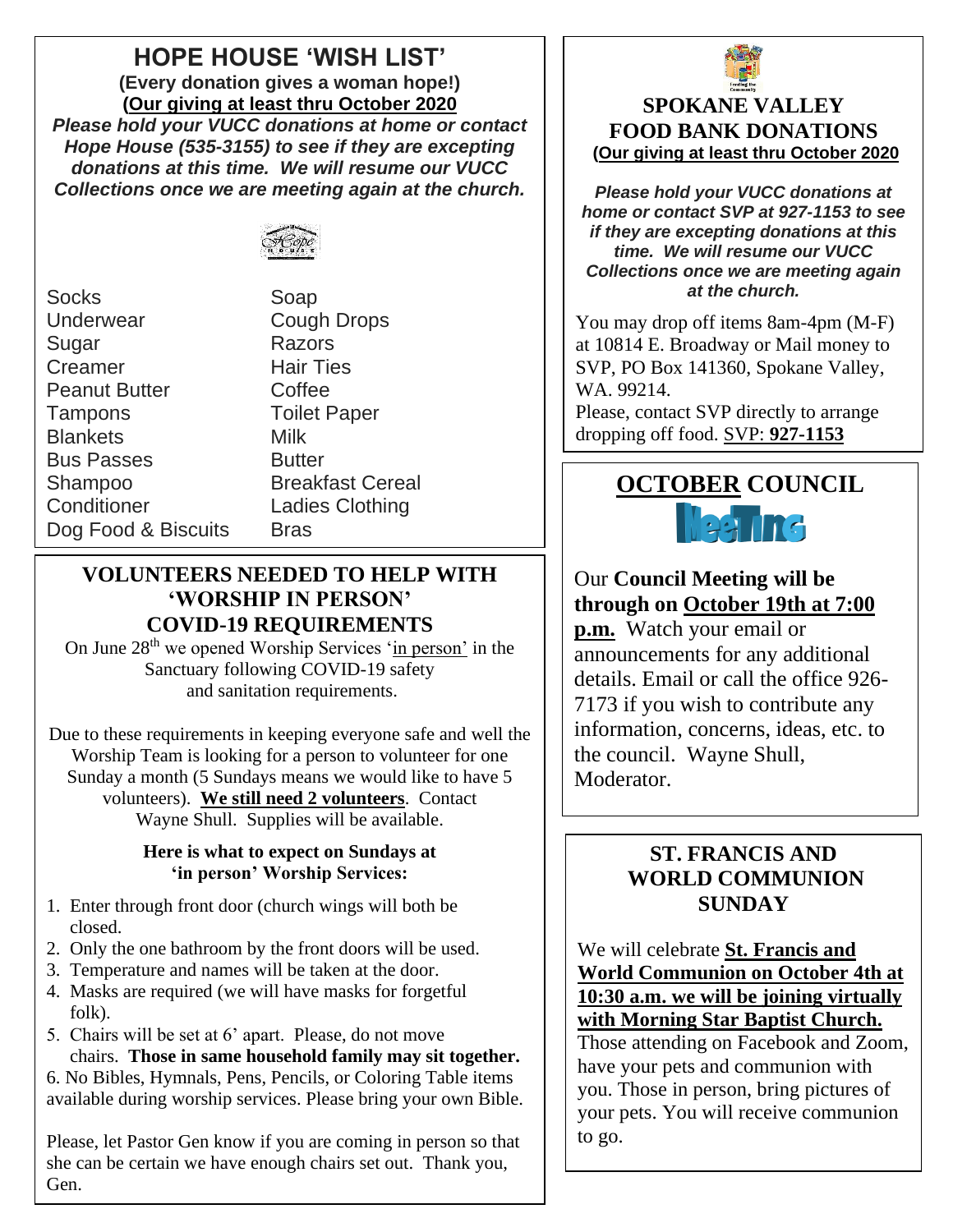| <b>SUNDAY</b>                                                                                                                                                               | <b>MONDAY</b>                             | <b>TUESDAY</b>                                                                                                                                                                                                      | WEDNESDAY                          | <b>THURSDAY</b>                                        | <b>FRIDAY</b>  | <b>SATURDAY</b>                                                                                                                 |
|-----------------------------------------------------------------------------------------------------------------------------------------------------------------------------|-------------------------------------------|---------------------------------------------------------------------------------------------------------------------------------------------------------------------------------------------------------------------|------------------------------------|--------------------------------------------------------|----------------|---------------------------------------------------------------------------------------------------------------------------------|
|                                                                                                                                                                             |                                           |                                                                                                                                                                                                                     | <b>OCTOBER 2020</b>                |                                                        |                |                                                                                                                                 |
| In-Person attendees need to call Pastor Gen prior to each service.                                                                                                          |                                           | Attend Worship Services 'In-Person', on Facebook (Zoom) or<br>listen on Radio Station 89.3 FM (from our Parking Lot)                                                                                                |                                    | 1                                                      | $\overline{c}$ | 3<br><b>AUCTION</b><br>5:30 pm View<br>items in the<br>Fellowship<br><b>Hall</b> and<br>Online.<br>6:00 pm Bids<br><b>Start</b> |
| 4 St. Francis<br><b>Sunday</b><br>10:30 -11:30 a.m.<br>Worship w/Comm.<br>(Remote & 'OPEN')<br>5-6:30 pm FLLC -<br>Vigil for the Healing of<br>the Earth<br>(Facebook-Zoom) | 5                                         | 6<br>9-9:25 a.m.<br>Prayer-Pastor Gen<br>$6 - 6:30$ p.m.<br>'Invitation to<br>Grieving'. Hang<br>ribbons on trees.<br>Vigil on (Go-to-<br>Meeting)                                                                  | 7                                  | 8                                                      | 9              | 10<br>9:30 a.m.<br>Saturday Coffee<br>Fellowship on<br>(Go-to-Meeting)                                                          |
| 11<br>10:30 -11:30 a.m.<br>Worship<br>(Remote & 'OPEN')                                                                                                                     | 12                                        | 13 9-9:25 a.m.<br>Prayer-Pastor Gen<br>5-6 pm<br><b>Truthful Tuesday</b><br>(Speakers about<br>Voting)<br>$6 - 6:30$ p.m.<br>'Invitation to<br>Grieving'. Hang<br>ribbons on trees,<br>Vigil on (Go-to-<br>Meeting) | 14                                 | 15<br>9:00-11:30 am<br><b>FLLC</b> Meeting<br>(Remote) | 16             | 17                                                                                                                              |
| 18<br>10:30 -11:30 a.m.<br>Worship<br>(Remote & 'OPEN')                                                                                                                     | 19<br>7:00 p.m.<br><b>Council Meeting</b> | 20<br>9-9:25 a.m.<br>Prayer-Pastor Gen<br>$6 - 6:30$ p.m.<br>'Invitation to<br>Grieving'. Hang<br>ribbons on trees,<br>Vigil on (Go-to-<br>Meeting)                                                                 | 21<br>Articles due for<br>November | 22                                                     | 23             | 24                                                                                                                              |
| 25<br>10:30 -11:30 a.m.<br>Worship<br>(Remote & 'OPEN')                                                                                                                     | 26                                        | 27<br>9-9:25 a.m.<br>Prayer-Pastor Gen<br>$6 - 6:30$ p.m.<br>'Invitation to<br>Grieving'. Hang<br>ribbons on trees, Vigil<br>on (Go-to-Meeting)                                                                     | 28                                 | 29                                                     | 30             | 31<br><b>HAPPY</b><br><b>HALLOWEEN</b>                                                                                          |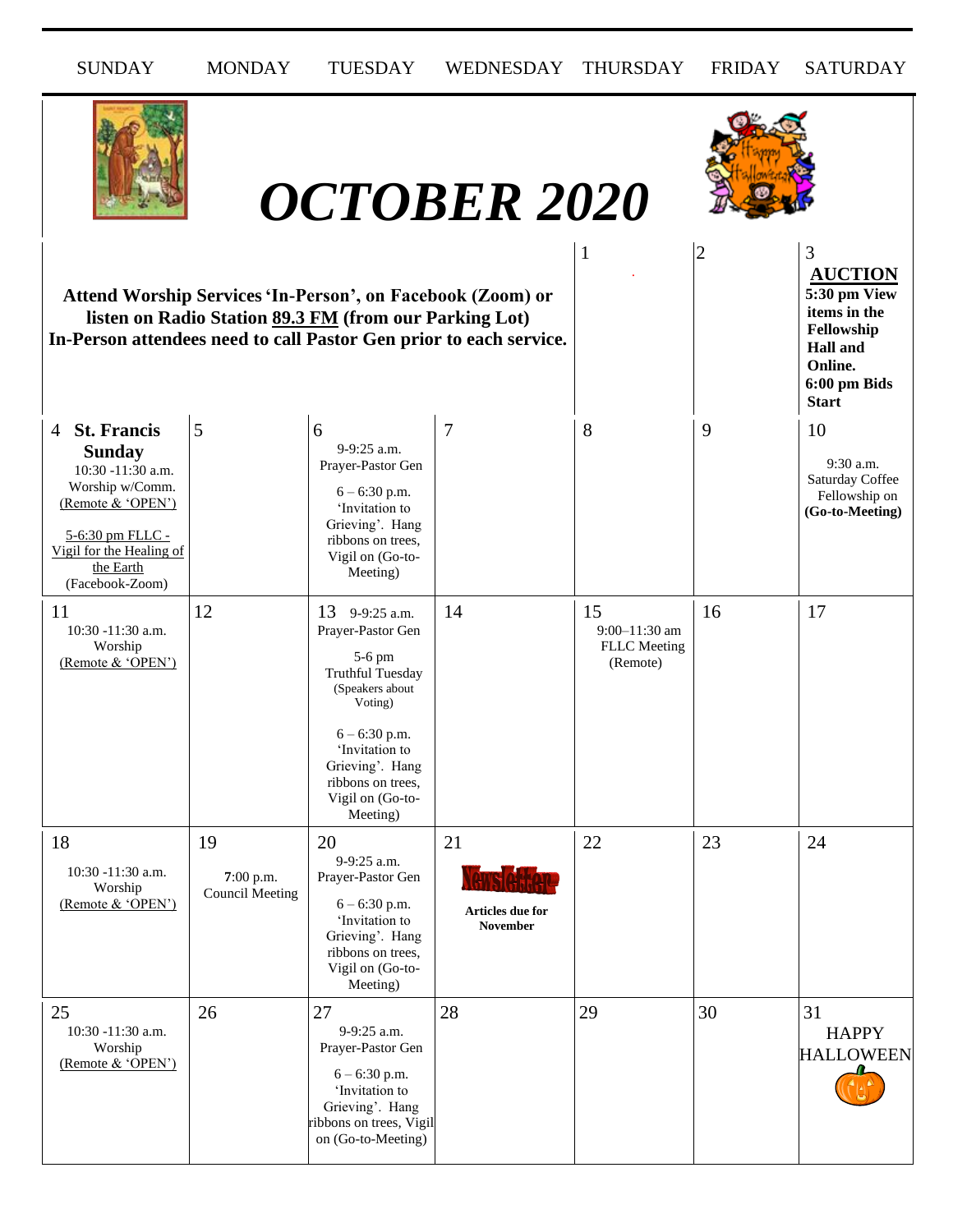| Date       | <b>Worship Services</b> | <b>Time</b>  | <b>Access Services</b><br><b>Or Contact Pastor Gen if attending in person!</b> |
|------------|-------------------------|--------------|--------------------------------------------------------------------------------|
| October 4  | Sunday Worship          | $10:30$ a.m. | (remote) Facebook (Zoom) or Radio 89.3FM,<br>Phone                             |
| October 11 | Sunday Worship          | $10:30$ a.m. | (remote) Facebook (Zoom) or Radio 89.3FM,<br>Phone                             |
| October 18 | Sunday Worship          | $10:30$ a.m. | (remote) Facebook (Zoom) or Radio 89.3FM,<br>Phone                             |
| October 25 | Sunday Worship          | $10:30$ a.m. | (remote) Facebook (Zoom) or Radio 89.3FM,<br>Phone                             |

#### **NEWSLETTER DEADLINE FOR NOVEMBER ARTICLES**

Please have your information and articles to Joyce by **Wednesday, October 21st.** If you need assistance with your article call or email at 926-7173 or [veradaleucc@gmail.com.](mailto:veradaleucc@gmail.com) I can access the emails from home. Thank you, Joyce

### **WEEKLY TUESDAY MORNING PRAYER WITH PASTOR GEN HEYWOOD (REMOTE)**

 morning from 9:00 a.m. – 9:25 a.m*.* Pastor Gen Remember we have silent prayer every Tuesday Heywood will hold prayers from her home on the Veradale UCC Facebook page.



### **VUCC AUCTION (Parking Lot and Online on ('Go-to-Meeting')**

with your masks, without touching the items, *See Poster in this Newsletter* **Parking Lot Auction (and Go-to-Meeting) on Saturday, October 3rd .** Socially distanced walk through begins at 5:30 p.m. Park in the church parking lot and walk through the Hall and keeping 6 feet apart. We will also start online streaming at 5:30 p.m. **Bidding at 6pm.** Pay for items with cash from the parking lot or by credit/debit card using the 'Donate' button at our website: veradaleucc.org.

Please join our Auction from your computer, tablet or smartphone. Sign in: <https://global.gotomeeting.com/join/468721157>

Dial In: +1 (571) 317-3122 Access Code: 468-721-157

Tune into Radio 89.3 FM from the parking lot.

### **VIGIL FOR THE HEALING OF THE EARTH**

**Also, hosted by the Faith Leaders and Leaders of Conscience. Find out what people in our area have been doing to heal the Earth and learn about way to be involved. Sunday, October 4, from 5 to 6:30pm.** We will be on Zoom and Facebook.

Here's the registration link for the Vigil Oct. 4: [https://us02web.zoom.us/meeting/register/tZYud-](https://us02web.zoom.us/meeting/register/tZYud-6gqzotG93e8LO5cYcgcDCLKr-hF6Z2)[6gqzotG93e8LO5cYcgcDCLKr-hF6Z2](https://us02web.zoom.us/meeting/register/tZYud-6gqzotG93e8LO5cYcgcDCLKr-hF6Z2)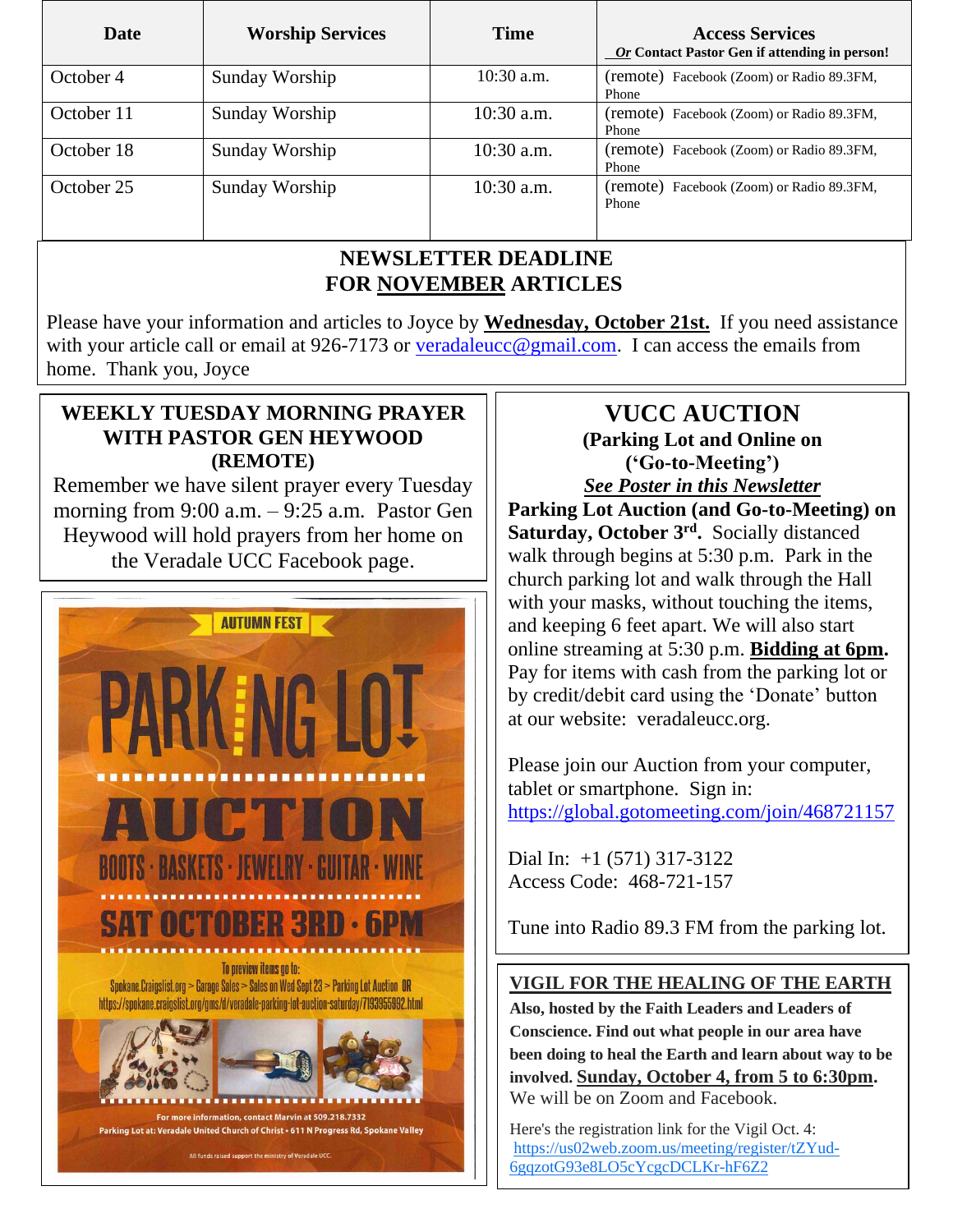# **VIGIL'S FOR GRIEVING TOGETHER**

The Faith Leaders and Leaders of Conscience of Eastern Washington and North Idaho (FLLC) invite all to join us in **Grieving Together.** Inspired by The Mourning Project. This national movement's goal is to provide opportunities for mourning the more than 200,000 US citizens who have died to Covid-19 as well as "all the other losses of the unconstrained pandemic: unsafe schools, unsafe workplaces, unemployment. By gathering, we reclaim our unity and our commitment to peaceful elections, and defuse the rising risk of violence."

**Join** the vigils at the Faith Leaders and Leaders of Conscience Facebook page **or in the parking lot or on the front lawn of our church (with masks and distancing) of Veradale UCC, 611N Progress Road on Tuesdays, October 6, 13, 20, and 27 from 6-6:30pm.** Tie purple ribbons on the trees and bushes with messages about your grief.

Everyone is invited to bring their own flameless candle (cell phone), purple ribbons, and messages.

**Please join our vigil from your computer, tablet or smartphone.** <https://global.gotomeeting.com/join/588523453>

**You can also dial in using your phone.** United States: [+1 \(408\) 650-3123](tel:+14086503123,,588523453) **Access Code:** 588-523-453

# **SEPTEMBER FINANCIAL UPDATE**

Our **Monthly goal is \$8,800.** We had \$**5,381** in donations towards that goal as of **September 28th.** 

We are tracking our Monthly Goal. If you have questions, email or contact the office at 926-7173.

### \_\_\_\_\_\_\_\_\_\_\_\_\_\_\_\_\_\_\_\_\_\_\_\_\_\_\_\_\_\_\_\_\_\_\_\_\_\_\_\_\_ **Offerings**

Please, remember offerings can be given through the church website at [https://veradaleucc.org](https://veradaleucc.org/) There is an orange donate button on the right side of the page.

or

Send checks to Veradale UCC, 611North Progress

#### Road, Spokane Valley, WA 99037 *If you are attending in person on Sundays,*   **SATURDAY COFFE FELLOWSHIP**

Our meeting will be **Saturday, October 10th at 9:30** a.m. through 'Go-to-Meeting'. We will be discussing *"Giver of Stars"* by JJ Moyers. I decided that since we missed September, we will move each book back one month; thus November will be *"Moment of Lift"* by Melinda Gates. I have one library copy of that book.

 **New to GoToMeeting?** Install app: <https://global.gotomeeting.com/install/168492205>

**Join our meeting from your computer, tablet or smartphone.**

<http://global.gotomeeting.com/join/168492205>

**You can dial in using your phone:**  +1 (646) 749-3122 / Access code: 168-492-205

This is a new way of continuing book club and discussions. Let me know if you have questions.

In the meantime, "Take Care of Yourself, and Each Other".

Namaste, Becky

#### **OCTOBER - BIRTHDAYS AND ANNIVERSARIES**



 **Gae Ann Moffit – B – 10/9 Bob Turner – B – 10/25 Paul Fawcett – B – 10/11** 

 **Jacqui McPeck – B – 10/6 Cherall Anne St. James – B – 10/13 Becky Knapp – B – 10/8 Hunter Johnson – B – 10/24**